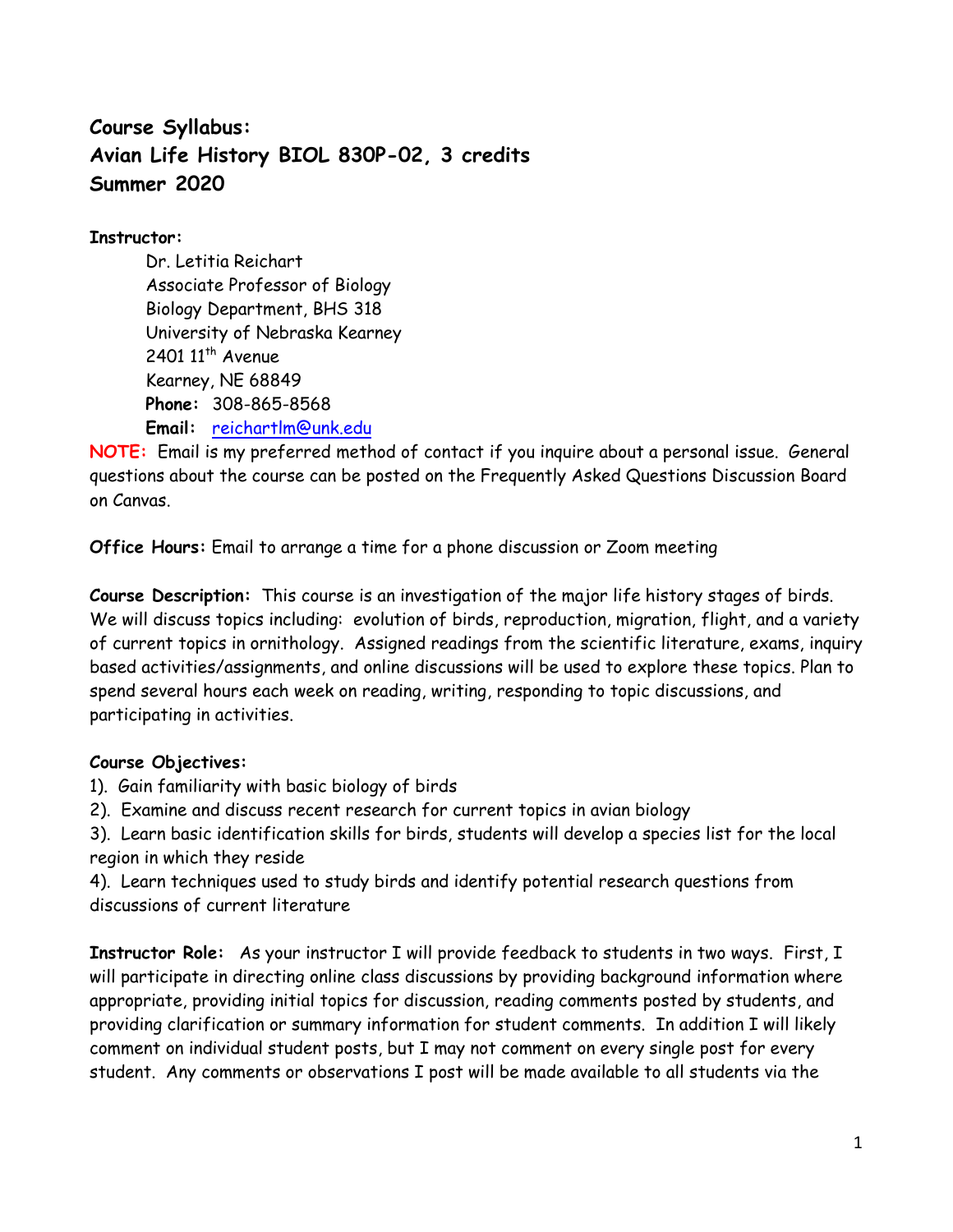general discussion board, unless they concern a personal matter. Second, students will receive individual feedback for several major assignments.

# **Required Text & Equipment:**

- **1.** A regional field guide.
	- For students in North America I recommend one of the following three field guides:
	- ❖ Dunn, J.L., and J. Alderfer. 2017. National Geographic Field Guide to the Birds of North America, Seventh Edition.
	- ❖ Sibley, David Allen. 2014. The Sibley Guide to Birds, Second Edition.

**2.** Webcam **and** Binoculars (Best magnification for beginning birders are 8 x 42 binoculars) Please let me know if you would like recommendations.

**Required Hardware/Software:** Students should refer to the eCampus Student orientation course available within Canvas to make sure you meet the minimum hardware/software and internet connection speed required by all UNK eCampus students. You can also access the course via the link below: [https://canvas.unk.edu/courses/25822/pages/minimum-and-recommended](https://canvas.unk.edu/courses/25822/pages/minimum-and-recommended-computer-requirements-renewed)[computer-requirements-renewed](https://canvas.unk.edu/courses/25822/pages/minimum-and-recommended-computer-requirements-renewed)

**Academic Integrity:** UNK's Policy is the maintenance of academic honesty and integrity is a vital concern of the University community. Any student found in violation of the standards of academic honesty shall be subject to both academic and disciplinary sanctions. Academic dishonesty includes, but is not limited to, the following: Cheating, Fabrication and Falsification, **Plagiarism**, and Other Acts of Academic Dishonesty. You are expected to uphold the UNK standard of Student Conduct relating to Academic Integrity. You assume full responsibility for the content and integrity of the work you submit. Academic integrity will be strongly enforced in this course and plagiarism will not be tolerated. All assignments will be scanned through Turnitin via Canvas. **Students who plagiarize will fail this course.**

|    | Assignments                                                         | Points |
|----|---------------------------------------------------------------------|--------|
| 1  | <b>Personal Introduction</b>                                        | 10     |
| 2  | Group Topic Assignments                                             |        |
|    | Topic                                                               | 20     |
|    | Outline                                                             | 30     |
|    | One-page Summary                                                    | 50     |
| 3  | Quizzes (5, 10pts each)                                             | 50     |
| 4  | Group Discussions (8 discussions, 10pts<br>each - 2 posts required) | 80     |
| 5. | Essay Exams (2, 100pts each)                                        | 200    |
| 6  | Powerpoint Presentation - GroupTopic                                | 100    |
|    | <b>Field Observations &amp; Notebook</b>                            | 150    |
|    | <b>Total Course Points</b>                                          | 690    |

**Grading System:** Grades will be determined according to the following scheme: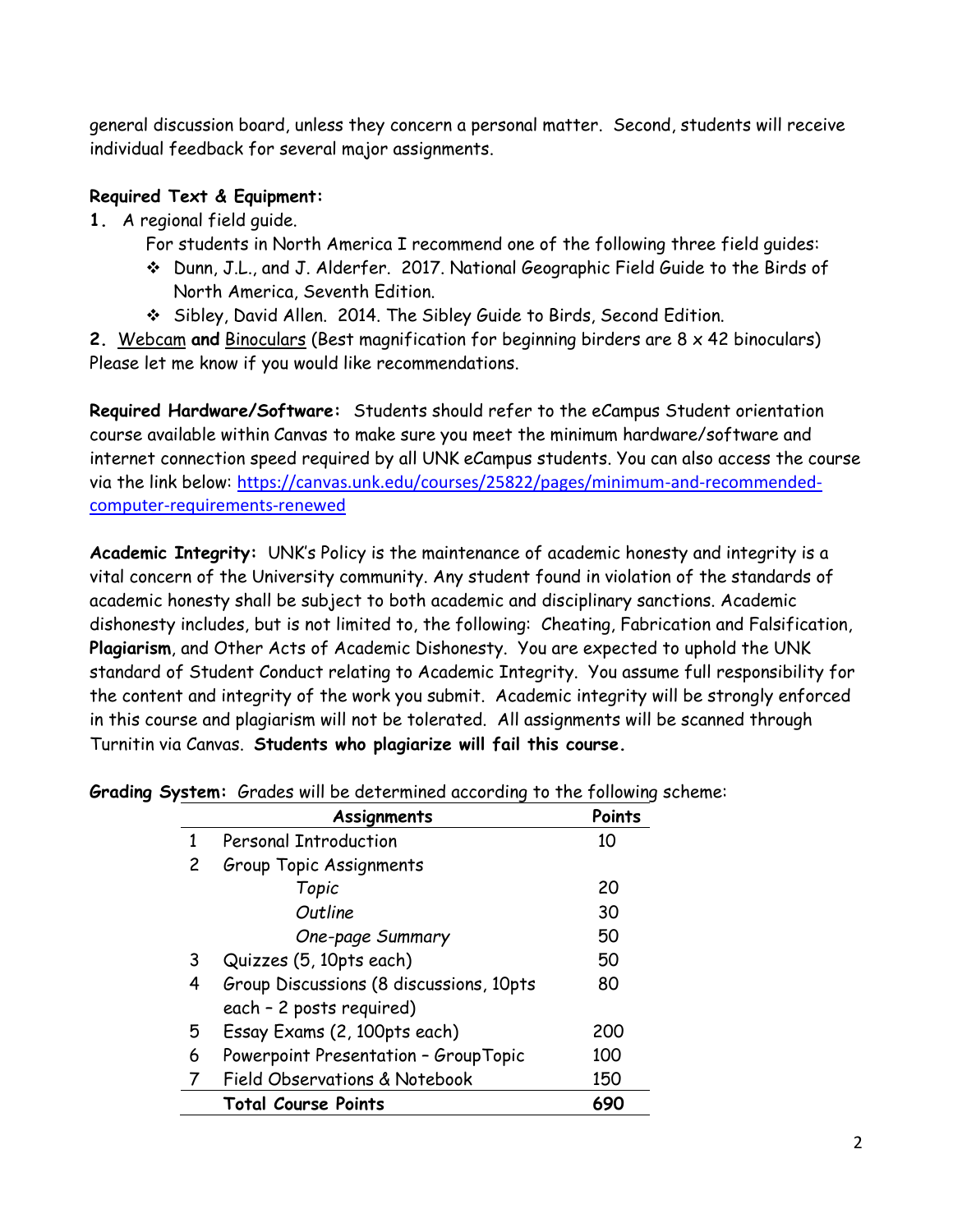#### **GRADING SCALE**

| 93 - 100 % = A   78 - 79 % = $C+$      |                  | $160 - 62 % = D$  |
|----------------------------------------|------------------|-------------------|
| $90 - 92$ % = A- $73 - 77$ % = C       |                  | 59% or less = $F$ |
| $88 - 89$ % = B+   70 - 72 % = C-      |                  |                   |
| $83 - 87$ % = B $\big  68 - 69$ % = D+ |                  |                   |
| $80 - 82 \% = B$                       | $ 63 - 67\% = D$ |                   |

#### **STUDENTS WITH DISABILITIES:**

It is the policy of the University of Nebraska at Kearney to provide flexible and individualized reasonable accommodation to students with documented disabilities. To receive accommodation services for a disability, students must be registered with UNK Disabilities Services Coordinator, David Brandt, in the Disability Services for Students office, 175 Memorial Student Affairs Building, 308-865-8214 or by email [unkdso@unk.edu](mailto:unkdso@unk.edu)

#### **STUDENTS WHO ARE PREGNANT:**

It is the policy of the University of Nebraska at Kearney to provide flexible and individualized reasonable accommodation to students who are pregnant. To receive accommodation services due to pregnancy, students must contact Cindy Ference in Student Health, 308-865-8219. The following link provides information for students and faculty regarding pregnancy rights. [http://www.nwlc.org/resource/pregnant-and-parenting-students-rights-faqs-college](https://urldefense.proofpoint.com/v2/url?u=http-3A__www.nwlc.org_resource_pregnant-2Dand-2Dparenting-2Dstudents-2Drights-2Dfaqs-2Dcollege-2Dand-2Dgraduate-2Dstudents&d=DwMFAg&c=Cu5g146wZdoqVuKpTNsYHeFX_rg6kWhlkLF8Eft-wwo&r=BJkIhAaMtWY7PlqIhIOyVw&m=RgBL3s2VNHfvD5ReMK2q_PhwYU8dbEt1vxs1BO4WkpQ&s=MmB91XAzaW-E7UPMXPGx9tWJQbTWJYyYzM8gLjhEzQ0&e=)[and-graduate-students](https://urldefense.proofpoint.com/v2/url?u=http-3A__www.nwlc.org_resource_pregnant-2Dand-2Dparenting-2Dstudents-2Drights-2Dfaqs-2Dcollege-2Dand-2Dgraduate-2Dstudents&d=DwMFAg&c=Cu5g146wZdoqVuKpTNsYHeFX_rg6kWhlkLF8Eft-wwo&r=BJkIhAaMtWY7PlqIhIOyVw&m=RgBL3s2VNHfvD5ReMK2q_PhwYU8dbEt1vxs1BO4WkpQ&s=MmB91XAzaW-E7UPMXPGx9tWJQbTWJYyYzM8gLjhEzQ0&e=)

**VETERANS SERVICES:** UNK works diligently to support UNK's military community by providing military and veteran students and families with resources and services to help them succeed. Veterans Services assists with the GI Bill process and acts as a liaison between the student and the Veterans Administration. If you need assistance or would like more information, please contact Lori Weed Skarka at 308-865-8520 or [unkveterans@unk.edu.](mailto:unkveterans@unk.edu)

## **REPORTING STUDENT SEXUAL HARASSMENT, SEXUAL VIOLENCE OR SEXUAL ASSUALT:**

Reporting allegations of rape, domestic violence, dating violence, sexual assault, sexual harassment, and stalking enables the University to promptly provide support to the impacted student(s), and to take appropriate action to prevent a recurrence of such sexual misconduct and protect the campus community. Confidentiality will be respected to the greatest degree possible. Any student who believes she or he may be the victim of sexual misconduct is encouraged to report to one or more of the following resources:

**Local Domestic Violence, Sexual Assault Advocacy Agency** 308-237-2599

**Campus Police (or Security)** 308-865-8911

**Title IX Coordinator** 308-865-8655

Retaliation against the student making the report, whether by students or University employees, will not be tolerated.

## **PLAGIARISM OR CHEATING**: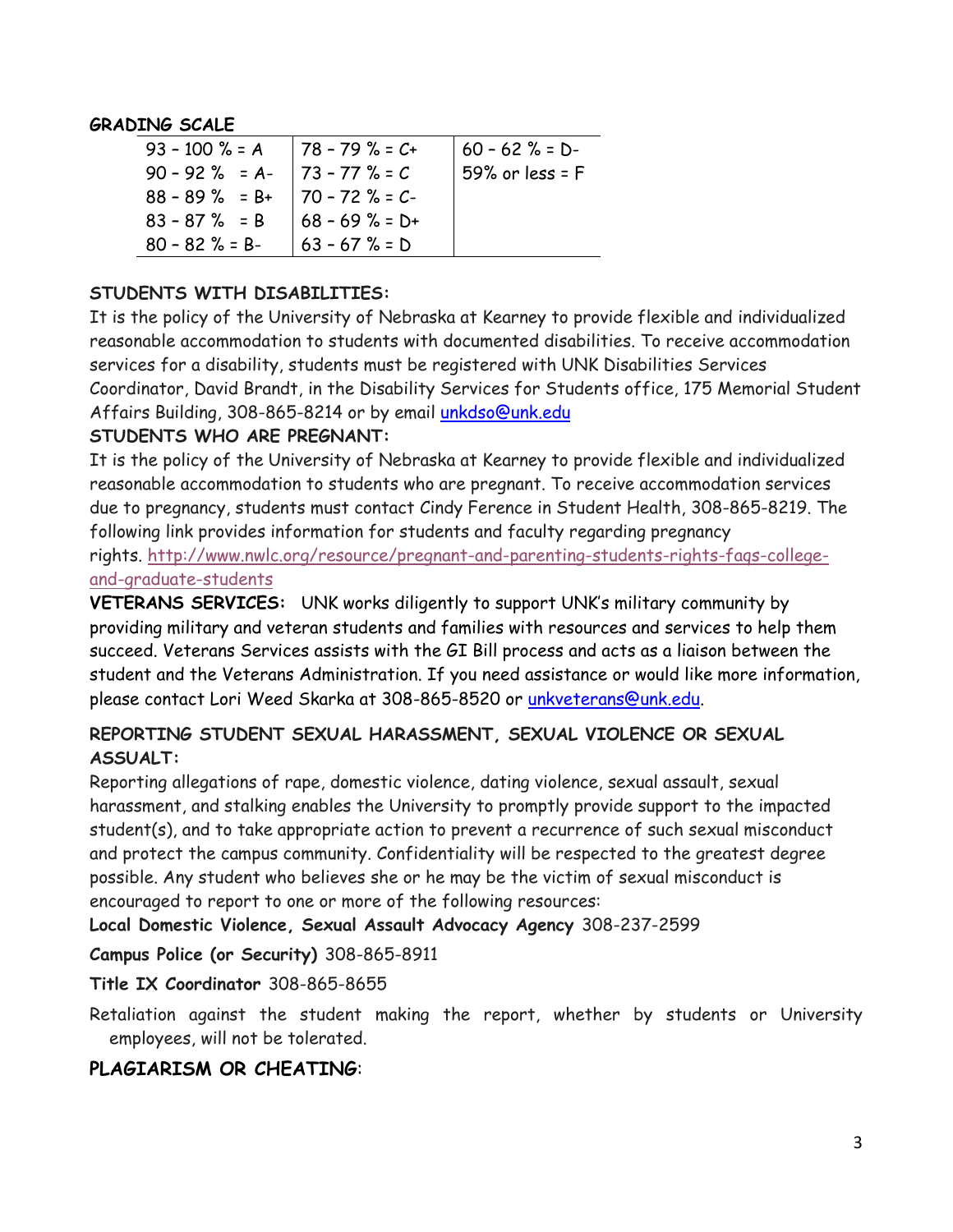**Plagiarism or cheating will not be allowed under any circumstances! Never copy the exact words of any author (from book, newspaper, journal, or website) without giving the author the proper credit. To claim another person's work as your own work is PLAGIARISM! Cases of plagiarism will be dealt with at the time of the occurrence. Please see student code of conduct for comments on the consequences of plagiarism, available at the following url:** 

[http://www.unk.edu/offices/reslife/\\_documents/university-of-nebraska-at-kearney](http://www.unk.edu/offices/reslife/_documents/university-of-nebraska-at-kearney-student-code-of-conduct.pdf)[student-code-of-conduct.pdf](http://www.unk.edu/offices/reslife/_documents/university-of-nebraska-at-kearney-student-code-of-conduct.pdf)

**Class Schedule & Assignments:** A general class schedule and reading assignments can be found below. There will be two-three recorded video lectures each week (weeks 1-5) for general lecture topics. I will also assign readings from the primary literature to supplement lecture material. A discussion topic will be provided each week that examines the general topic with respect to the reading from the primary literature. Exams will be essay and will cover topics discussed during weeks 1-5. The final three weeks of class will be focused on current topics presented by student groups. Presentation viewing and discussion will be distributed evenly across the remaining two weeks of class. A detailed schedule will be posted on Canvas. Due dates must be followed and assignments are due by midnight CST on the date given, specific dates will be specified when the assignment is posted. For assignments turned in late, a penalty of 5 points per day will be deducted.

NOTE: The instructor reserves the right to modify the class schedule and assignments if necessary; however, students will be informed of minor modifications via Canvas announcements.

#### **Group topic assignment (Current Ornithology)**

The field of ornithology is diverse and encompasses a variety of topics, which results in a large number of publications each year. During the lecture/discussion part of this course I will introduce some of the basic concepts and basic biology of birds and will also cover a few areas in more depth, but it will not be possible to cover the entire scope of topics in this course. Therefore, the class will work together to write and present a series of topics to summarize key areas of research within the field. Students will first be randomly assigned to a group of two or three students, then as a group you will choose a topic of interest from a list provided during the second week of class. Groups will prepare a short one-page summary of the topic via Google docs and include an appropriate paper from the primary scientific literature. Groups will also then prepare a short 12 – 15 minute presentation, on the topic. During the last two weeks of class, students will be responsible for watching, commenting and discussing topics presented by the class.

To prepare the one-page summary and presentation, groups should read several key papers on your group's topic from the relevant literature (e.g., journals such as *The Auk, Condor, IBIS, Waterbirds, Journal of Field Ornithology, etc.*). Also, we will use Zoom to record group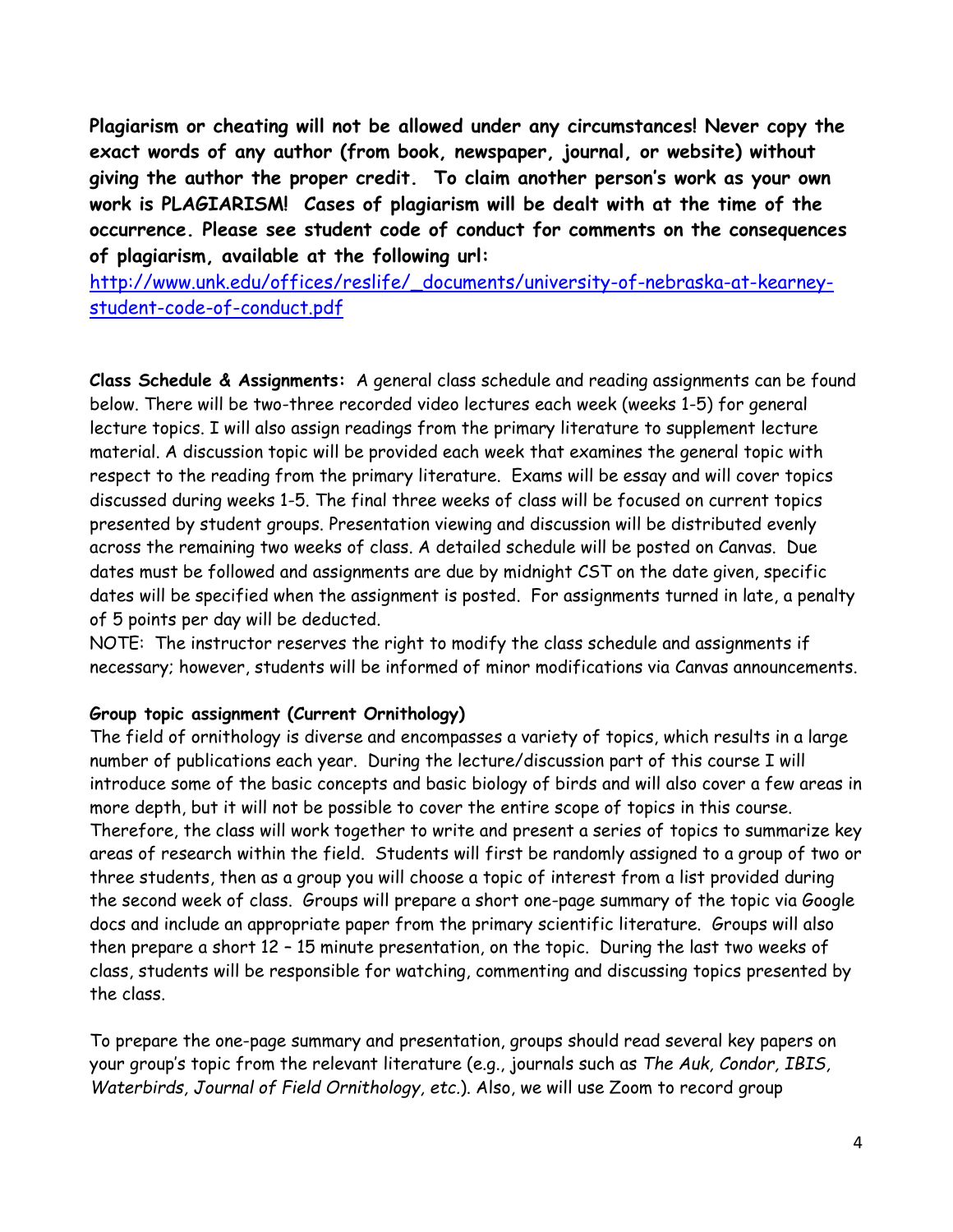presentations then you will share the recorded file with me and I will post them on Canvas. During group topic presentations, we will use discussion boards to identify interesting points brought out by the presentations and written summaries provided by each group.

## **Field Notebooks & Observation Activities**

Students will also complete observations of birds in the field via observation activities and via virtual field trips. I will provide 3 virtual field trips that you can either join me via Zoom in real-time or participate in, by watching the recording. Observation activities will be assigned to practice basic bird identification skills. Four observation activities and three virtual field trips will be required throughout the course and a field notebook will be used to document observations and species observed. The final field notebook will also include a species list of all the birds observed throughout the duration of the course. Students are encouraged to participate in additional observation activities throughout the course and you are welcome to include these in your field notebooks as well.

**Expectations:** Students are expected to keep up with assigned course material and are responsible for checking announcements and assignments for each week. All grades will be based on participation and the quality of the assignment or discussion board post. For most discussion board posts, content should be a critical evaluation of the topic we discuss and should not be a brief thoughtless response, such as "this was a really cool study," OR "I agree with the other members of the group," etc. I expect students to spend time thinking about ideas, providing quality comments and/or posing articulate questions for each discussion topic. Most weeks will require two or more discussion posts per student. I **will not require** all discussion board posts to have comments with citations; however, I expect students will be able to use information gleaned from lectures or assigned primary literature to provide appropriately detailed comments.

In addition, I expect students to use appropriate language (e.g., profanity and derogatory comments are unacceptable), to respect differences in opinion, and to show evidence of knowledge on the subject matter (i.e., gleaned from assigned readings).

| Week           | Date     | Assignments                   | <b>Discussion</b> | Lecture Topics      | Reading       |
|----------------|----------|-------------------------------|-------------------|---------------------|---------------|
|                |          |                               | <b>Board</b>      |                     | <b>Topic</b>  |
|                | $5/26 -$ | Personal Introduction,        |                   | <b>Introduction</b> | Avian         |
|                | 6/2      | Avian Topography &            |                   | to Birds,           | Speciation    |
|                |          | <b>Identification Skills</b>  |                   | Evolution of        |               |
|                |          | Activity, and Quiz 1 -        |                   | Birds (Avian        |               |
|                |          | Due June 2                    |                   | Orders),            |               |
|                |          |                               |                   | Feathers            |               |
| $\overline{c}$ | $6/2 -$  | Field Notebooks,              | $\overline{c}$    | Flight,             | Migratory     |
|                | 6/9      | <b>Observation Activity 1</b> |                   | Avian               | Connectivity, |